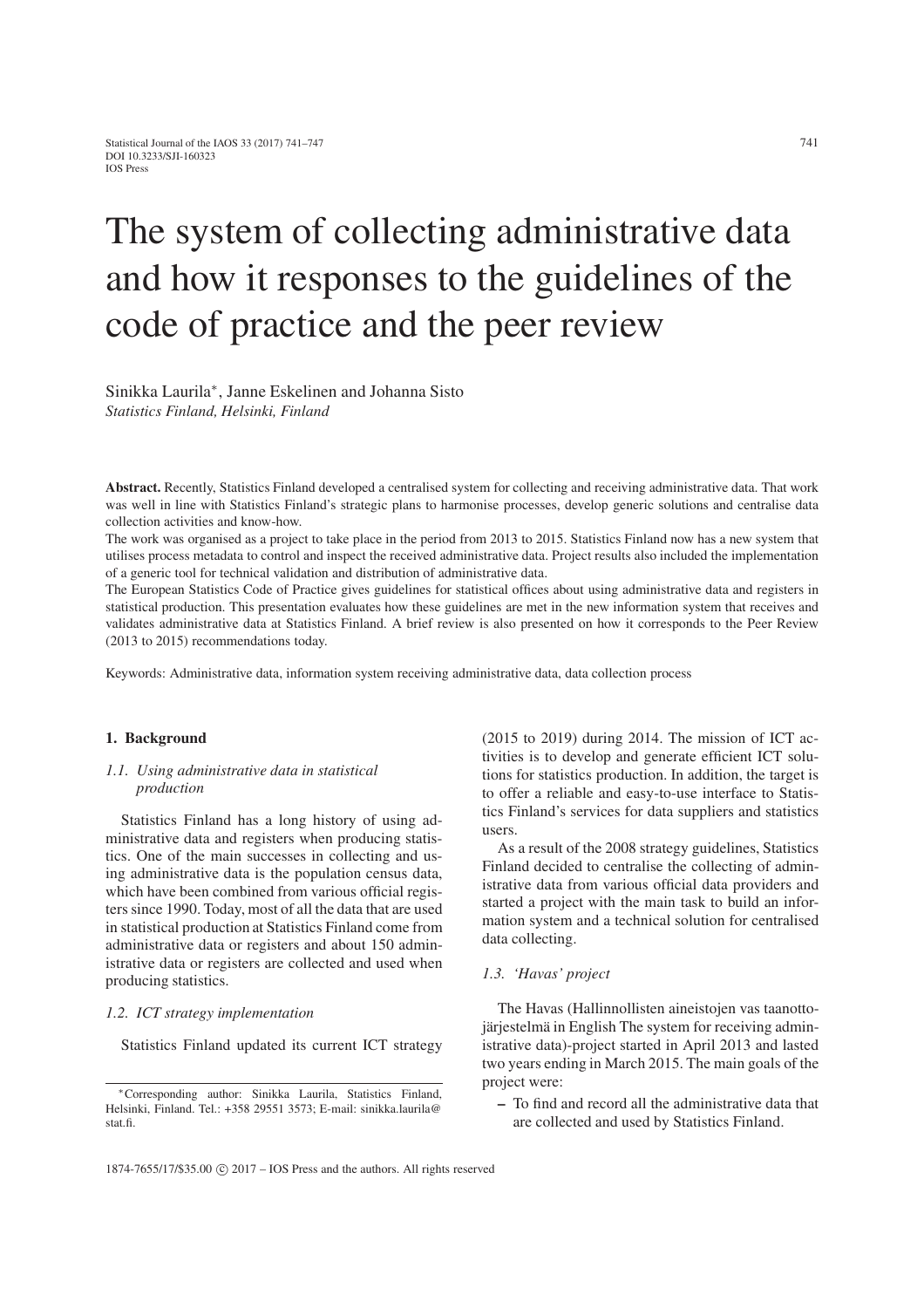

Fig. 1. (a) Data transfer between transfer servers; (b) Servers and process metadata information.

- To define and build a centralised IT system for receiving administrative data by line transfer.
- To define and build a SAS system for precontrolling the data received.
- To describe all the data and variables in a centralised metadata system. The descriptions were to be used in pre-controlling the data before it is handed over to statistical production.
- To organise a team to whom the centralised administrative data collecting was handed over after the project.

The Havas team was formed and it started its work alongside the project in autumn 2014. One of the most important tasks of the team is the collaboration with the official organisations that are data providers. The goal of the collaboration is for Statistics Finland to have data contracts with all the data providers by the end of

2017. This is also mentioned as a task which the ESS (European Statistical System) Peer Review appointed to Statistics Finland in 2014. Today, in 2016, nearly 70 per cent of the administrative data is collected and received using the centralised information system.

# 2. Administrative data collection process

The centralised administrative data collection system is built on the following ideas:

- Process metadata information controls data transfer and directs arriving administrative data files into the right target directory.
- Data files arriving in flat file format are transformed into SAS file format using the generic ap-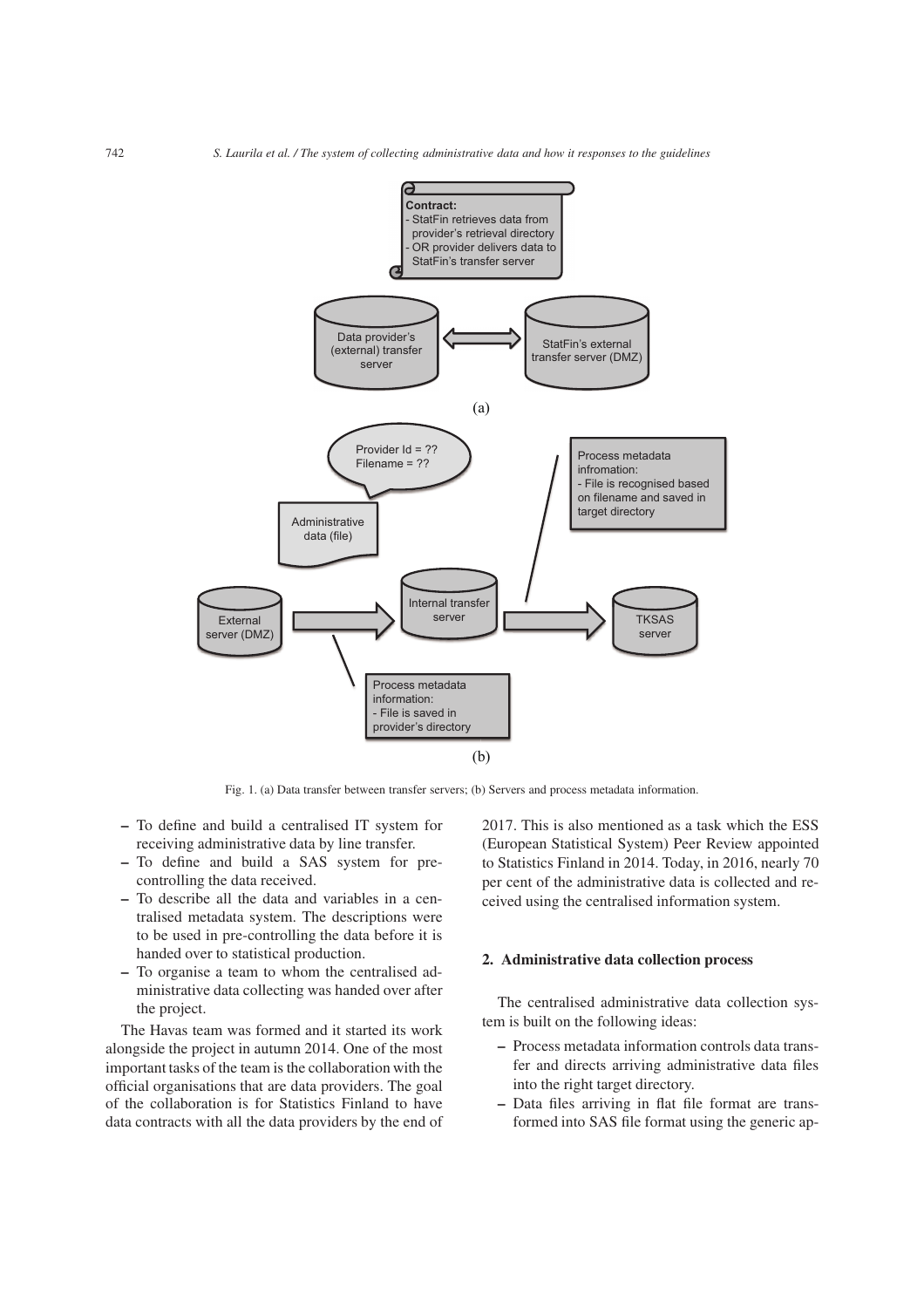

Fig. 2. Technical validation, data transformation and routing data to its predetermined target folder.

plication and metadata information (file descriptions).

- Data files are validated technically utilising metadata information (file descriptions).
- Accepted data files are saved in customer directories and delivered to users.

# *2.1. Data transfer*

Contracts with data providers determine how administrative data go between external transfer servers of the data provider organisation and Statistics Finland. Basically, there are two different possibilities (see Fig. 1(a)).

- Either Statistics Finland retrieves the data from the external transfer server of the data provider organisation, or
- The data provider organisation delivers the data to Statistics Finland's external transfer server.

Once the data arrive at Statistics Finland's external transfer server (DMZ-area) they are transferred to the internal transfer server (see Fig. 1(b)). At this point, the Havas team receives an automatic email stating that the data have arrived in the directory dedicated to the data provider.

In the next phase, process metadata information saved in the eXist database directs the data files into the right target folder on the TKSAS server based on

the filename and provider ID of the data. In order for this phase to end successfully, it is essential that data providers follow the contracts and name the data files as agreed. Otherwise, the file cannot be directed to its target folder. If that happens, the Havas team receives an automatic error message about the orphan file.

#### *2.2. Technical validation and data transformation*

Once the administrative data have been saved in the predetermined import folder, a Havas team member transforms the data into a SAS dataset and validates the data technically. This step utilises metadata – i.e. file descriptions that have been saved in the eXist database using the metadata editor application – and the data validation application (see Fig. 2).

The transformed and validated administrative data are saved in a predetermined export folder as SAS datasets. As an output from the technical validation phase, the Havas team receives an email including a data validation report in HTML format. If the validation report shows that the data meet expectations, the Havas team sends the validation report to the end user(s) and informs them that the data are now available in the export folder.

The centralised administrative data collection process needs standardising of certain phases in order to work properly.

– Standardised process metadata.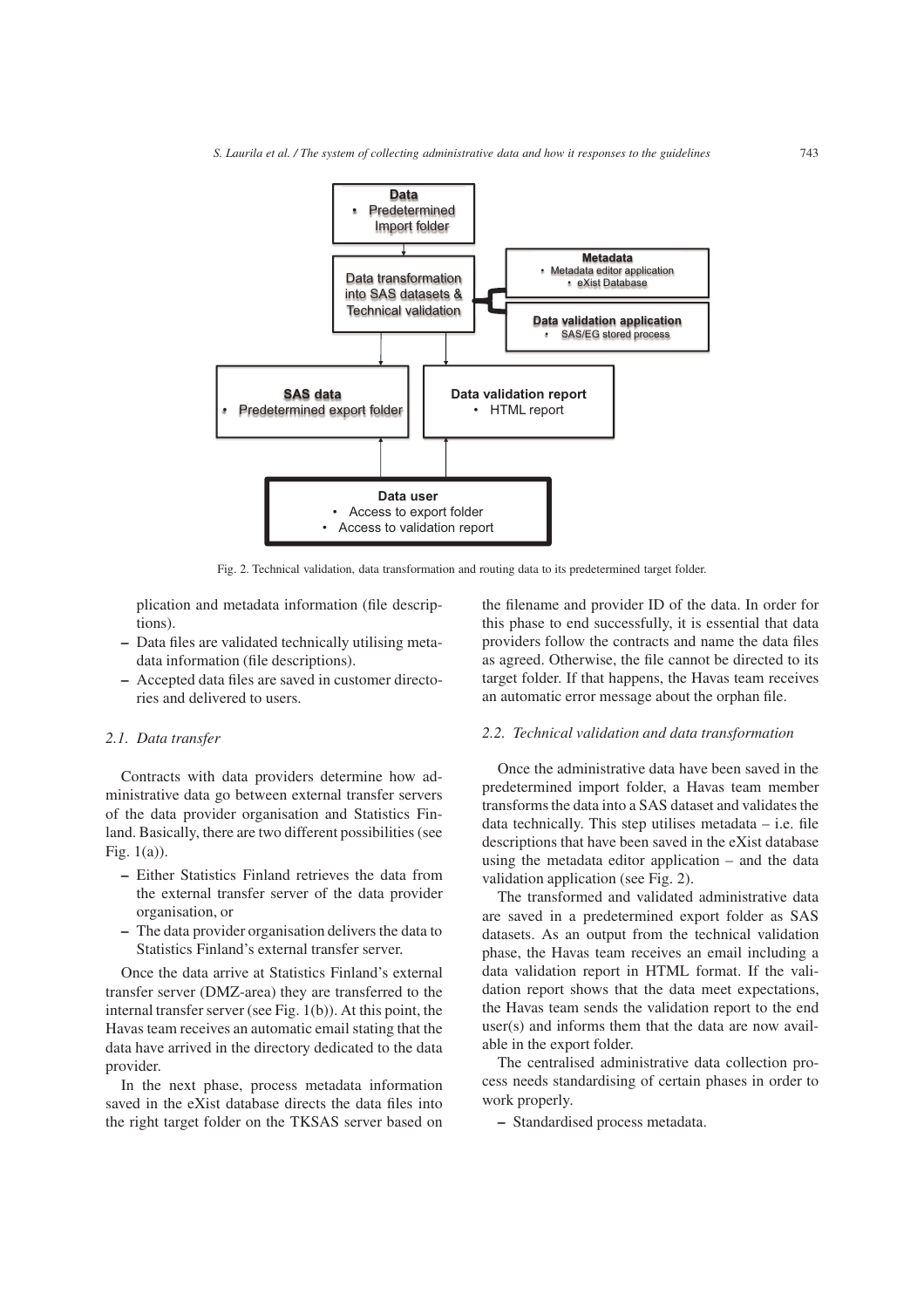- Standard naming of the files.
- Standardised data descriptions (data and variable metadata).

In practice, by means of this information, it is possible to automatise the entire data collection process, which includes automatic technical validation, data transformation into a SAS dataset and routing data to its predetermined target folder.

# 3. Benefits of centralised administrative data collection

Successful centralised administrative data collection comes with many benefits compared to a situation where many separate statistical production units are in charge of their administrative data collection. By means of the centralised data collection and consistent data collection procedures we are able to achieve many benefits, such as.

# *3.1. More efficient and systematic administrative data receiving processes*

This means the standardisation of our data receiving processes that enables process automatisation. This also means standardising our operating environment including a consistent folder structure for the data received.

# *3.2. Better transparency of the utilised administrative data*

In the future, it is possible to establish a much better overall picture of the administrative data utilised at Statistics Finland. In other words, we can increase our knowledge of collecting and receiving administrative data including the information on what, when and what sort of data we are receiving. Earlier it was difficult to form a general view because all the know-how was fragmented.

# *3.3. Rationalised data requisitions/requests and advanced data usage*

In the future, one team is responsible for all new administrative data requisitions, hence we can avoid overlapping of requisitions. A common objective is that the joint use of administrative data increases and that the statistical production units are henceforth more aware of the existence and possibilities of the administrative data gathered.

# 4. Code of practice and the guidelines of the peer review 2013 to 2015

#### *4.1. Code of practice*

Statistics Finland has made the quality commitment to implement the European Code of Practice when producing statistics. The Code of Practice was revised in 2011 and it contains 12 principles including institutional environment, statistical processes and statistical output to guide the production of statistics.

Principle 8 Appropriate Statistical Procedures.

Appropriate statistical procedures, implemented from data collection to data validation, underpin quality statistics.

As mentioned earlier, Statistics Finland has a long history of using administrative registers and data in producing statistics. In the Code of Practice (CoP), Principle 8 focuses on data collection practices. In the Quality Assurance Framework (QAF) indicators 8.1, 8.7, 8.8 and 8.9 of Principle 8 consist of information and recommendations on collecting administrative data.

#### Indicators 8.1 and 8.7

*When European Statistics are based on administrative data, the definitions and concepts used for administrative purposes are a good approximation to those required for statistical purposes. Statistical authorities are involved in the design of administrative data in order to make administrative data more suitable for statistical purposes.*

The administrative data that are collected by official organisations are not primarily meant to be used to produce statistics. However, the concepts and definitions that are used in these data collections are for the most part good approximations for statistical purposes as well. It is important that the statisticians, who are using the data, know the definitions of the variables and the collection process well enough to guarantee that the data are suitable for statistical production. This means constant and frequent collaboration with data owners. This also verifies that the interests of statisticians are taken care of when changes are made to the administrative data collection.

# Indicator 8.8

*Agreements are made with owners of administrative data which set out their shared commitment to the use of these data for statistical purposes.*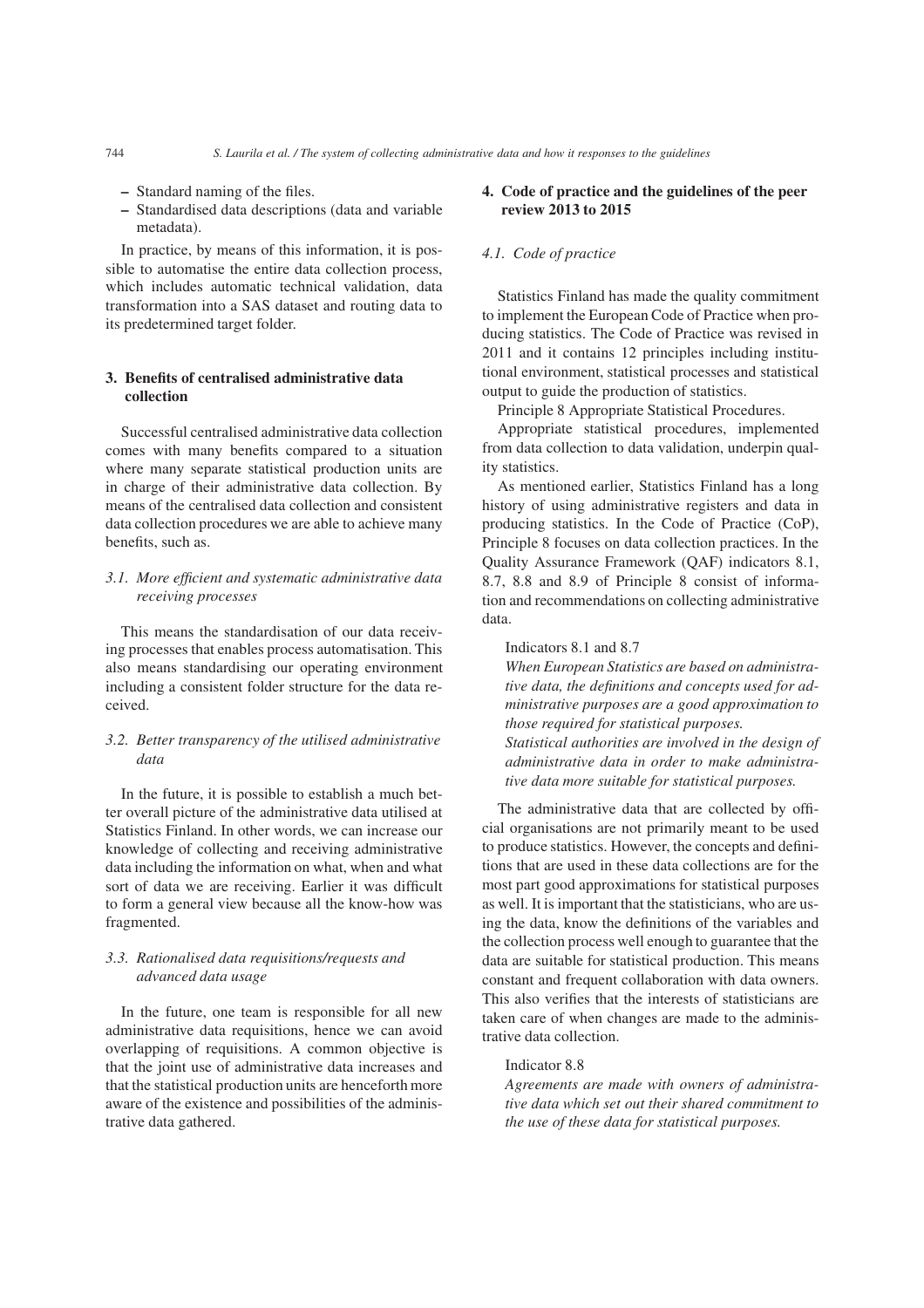

Fig. 3. Administrative data receiving system.

One of the main tasks for the team was to guarantee that there were agreements made between the official data providers and Statistics Finland. Whenever this is not the case, the agreement negotiations are started.

There are two different types of agreements that are made with data providers, *skeleton agreements* and *data acquisition agreements*.

Skeleton agreements are made with important data providers. In addition to the data acquisition, the agreements determine regular collaboration between the organisations. This collaboration usually involves annualy arranged meetings between both parties. If the other party is a large data provider the meetings are held at the highest level and the general directors of both organisations take part in them. In these annual meetings important issues concerning changes or future plans in administrative data are discussed. The skeleton agreements are always signed by the general directors of both organisations.

Data acquisition agreements are made with smaller organizations. The aggreements consist of detailed information about the data collection, such as:

- How the data are transferred.
- In what format they are sent.
- When and how often the data are either sent or retrieved.
- The contact persons for the data transfer process in both organisations.
- The content experts for the data in both organisations.

In skeleton agreements the data acquisition agreements are enclosures and they contain the abovementioned detailed information about the data transfer. The data acquisition agreements are always updated whenever any changes in data occur.

# Indicator 8.9

*Statistical authorities co-operate with owners of administrative data in assuring data quality.*

At Statistics Finland, this indicator is not applied yet as it should be. Today the administrative data is checked technically in the data receiving process. Futher checks are made by statisticians in the production process. More collaboration between the data provider, statisticians and data receiving unit (Havasteam) would be desirable. This could be arranged for instance by small projects involving administrative data quality measurements. In future these data quality evalutions should be made regularly within given intervals. This will be one of the future challenges of producing statistics.

#### *4.2. Peer review guidelines 2013 to 2015*

The Peer Review measured both the realisation of the guidelines of the CoP at Statistics Finland and gave recommendations for producing statistics. In all, the Peer Review stated 21 recommendations consisting the whole range of activities and processes in producing statistics. Below are mentioned and commented those recommendations which contain activities mainly in collecting administrative data for statistical processes.

Recommendation 8. Finnish authorities should consider the feasibility of reinforcing the legal framework to take account of the requirements of official statistics.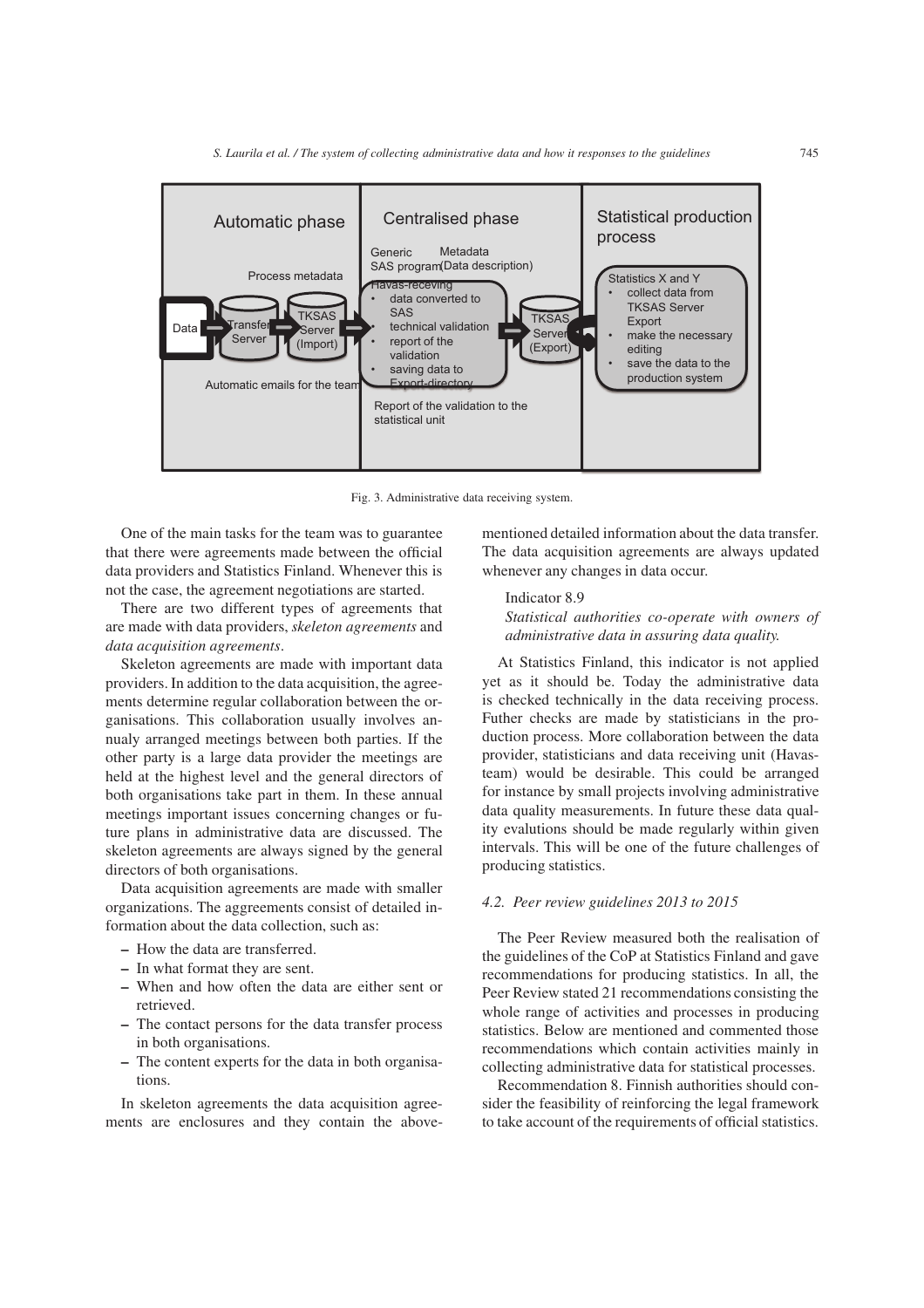In particular, official statistics should be considered as one of the purposes of the main administrative registers. Reasonable advance notice should be given in the case of proposed system changes, and Statistics Finland should be consulted before changes are finalised (European Statistics Code of Practice, indicators 2.2, 8.7, 9.3, 9.4, 9.5, and 10.3).

Situation in 2016:

In Finland, the possible use pf administrative data for statistical purposes is taken into account in the national legislation. According to the Statistics Act, statistical authorities must use administrative data instead of using a direct data collection. The owners of the administrative data are obliged to supply the data to Statistics Finland. When changing the legislation, there is a procedure in place according to which a statement is asked from the essential interest groups.

*Improvement Action 8. Amendments to the statistics act according to administrative registers*

Statistics Finland has agreed to perform a feasibility analysis with the Ministry of Finance to identify the amendments to the Statistics Act. In this connection, it is possible to reinforce the purpose of statistical use when founding or changing administrative registers. The amendment of the European statistical act also supports this aim.

Timeline:

2015: Find out needs for change.

2016–2017: Amendments to the Statistics Act. Timing depends on the schedules of the Ministry of Finance and the Parliament

Recommendation 7. The data-sharing agreements between Statistics Finland and administrative data owners should, as far as practicable, take account of the changes that could affect official statistics (European Statistics Code of Practice, Principle 2, indicators 8.8, 8.9, and 10.3).

Situation in 2016:

At the end of 2013, Statistics Finland started a project to renew the contracts with other producers of statistics and suppliers of administrative data. There are about 50 owners of administrative data. New model contracts have been prepared and accepted by the Director General. The contracts will be signed at the Director General level.

According to the contracts, the suppliers of administrative data must inform Statistics Finland well in advance about planned changes in the content or mode of the data delivery. In the annexes related to specific data, exact dates for data deliveries are set. The deadlines for possible changes in the following year are also agreed upon.

*Improvement Action 7. Renewing the contracts with the supplies of administrative data*

Statistics Finland will renew the contracts with the suppliers of administrative data starting from the most important data suppliers and oldest agreements.

Timeline:

The aim is to renew five agreements per year.

The renewing started at the beginning of 2014.

The most important agreements will be renewed by the end of 2016.

All agreements will be renewed by the end of 2017.

#### 5. Next steps for further development

Centralising administrative data collection is still ongoing development at Statistics Finland. At present, the Havas team handles the data receiving process, technical validation and distribution of about 140 administrative datasets (separate files), which represents about 65 per cent of all administrative data (files) suitable for centralised data collection.

#### *5.1. Increasing the level of automation*

There are some important development steps to be taken before the remaining datasets can be included in the centralised data collection. One of these steps is to increase the level of automation. In practice, this means that, e.g. the Havas application would work without the user selecting the right metadata folder, file description, target folder and other required parameters. This development is crucial especially for the time critical data that Statistics Finland receives weekly.

#### *5.2. Widening the range of file formats*

Another step is to develop the centralised data collection system so that it becomes possible to widen the range of file formats included in the system from flat files and SAS files to XML files – and maybe also to Excel files. This is important, because some of administrative data providers want to send the data in XML format in the near future.